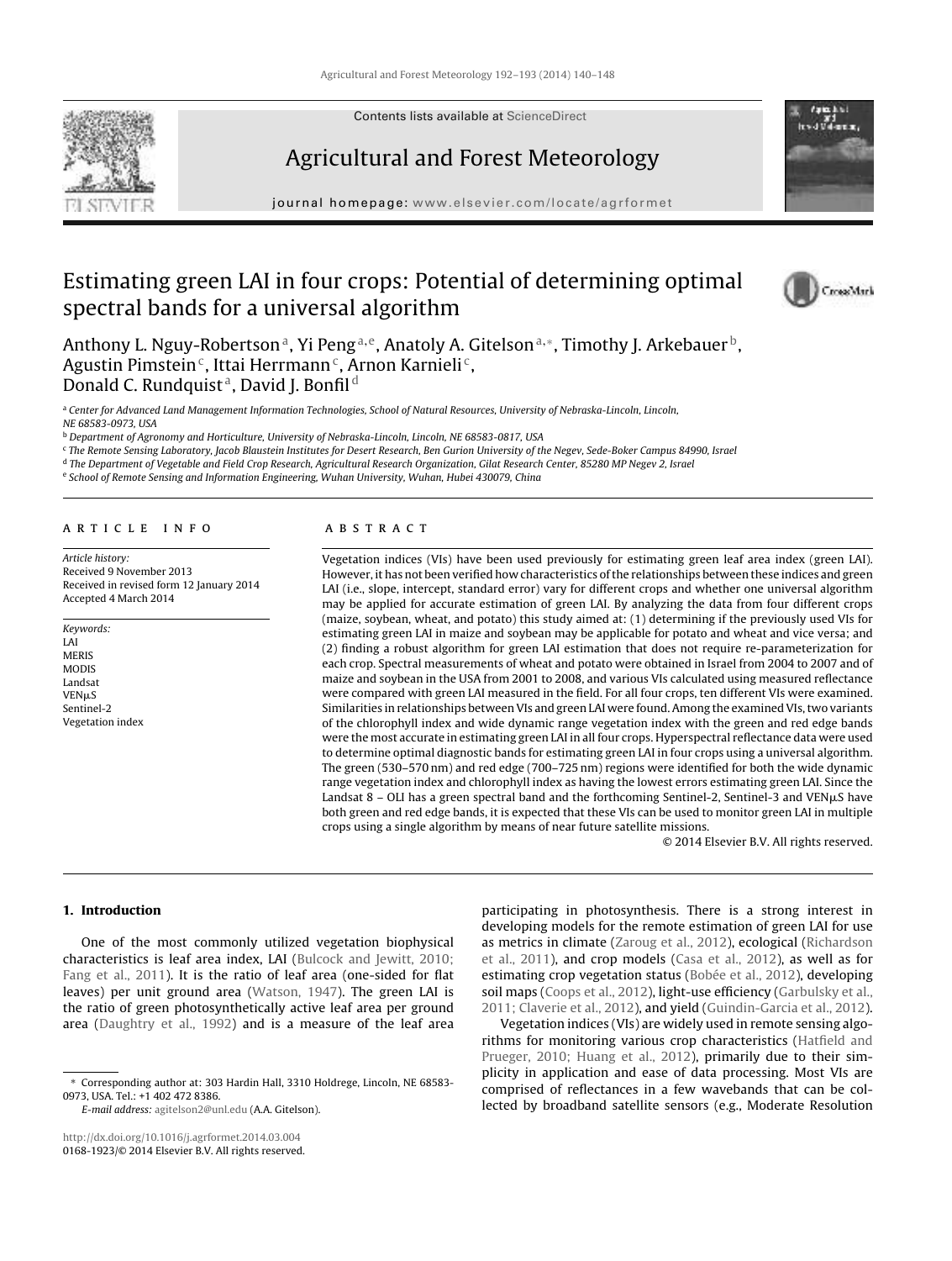Imaging Spectroradiometer (MODIS), Medium Resolution Imaging Spectrometer (MERIS), and Landsat among others). While narrow band and hyperspectral data can be used, it is often not necessary for green LAI estimation ([Broge](#page-7-0) [and](#page-7-0) [Leblanc,](#page-7-0) [2001\),](#page-7-0) except in cases of sparse canopies and high background reflectances ([Elvidge](#page-7-0) [and](#page-7-0) [Chen,](#page-7-0) [1995\),](#page-7-0) or to distinguish between similar classes, as is the case in monitoring crop phosphorous and potassium content ([Pimstein](#page-8-0) et [al.,](#page-8-0) [2011\)](#page-8-0) or weed identification ([Shapira](#page-8-0) et [al.,](#page-8-0) [2013\).](#page-8-0)

In general terms, a vegetation index can be defined as the derivative of reflectance with respect to wavelength, which is an indicator of the abundance and activity of absorbers in the canopy [\(Myneni](#page-8-0) et [al.,](#page-8-0) [1995\).](#page-8-0) If only one major absorber, such as chlorophyll (Chl), is of interest,  $d\rho/d\lambda \propto \alpha LAI$ , where  $\alpha$  is a Chl absorption coefficient ([Myneni](#page-8-0) et [al.,](#page-8-0) [1997\).](#page-8-0) This is the theoretical basis for relating reflected radiation with the green LAI of the canopy, and the absorption of photosynthetically active radiation. Thus, vegetation indices relate to both vegetation Chl content and its structural properties (canopy architecture, leaf structure, etc.).

Canopy Chl content is calculated as a product of green LAI and leaf Chl content ([Gitelson](#page-8-0) et [al.,](#page-8-0) [2005;](#page-8-0) [Boegh](#page-8-0) et [al.,](#page-8-0) [2013\).](#page-8-0) In the vegetative stage, leaf Chl increases slightly and leaf expansion, i.e. green LAI, is the main factor governing canopy Chl. In the reproductive and senescence stages, both leaf Chl and green LAI decline almost synchronously and, thus, canopy Chl relates closely to green LAI. Thus, these two vegetation biophysical characteristics are closely related – e.g.,  $R^2$  = 0.96 for maize, [Ciganda](#page-7-0) et [al.](#page-7-0) [\(2008\);](#page-7-0) 0.86 for barley, [Boegh](#page-7-0) et al. (2013). It is not surprising, then, that VIs showing such a close relation to Chl content were used for accurate estimation of green LAI and vice versa ([Broge](#page-7-0) [and](#page-7-0) [Leblanc,](#page-7-0) [2001;](#page-7-0) [Gitelson](#page-7-0) et [al.,](#page-7-0) [2003a,b;](#page-7-0) [Boegh](#page-7-0) et [al.,](#page-7-0) [2013\).](#page-7-0) However, only a limited number of studies have examined the relationship of various VIs with green LAI in the context of multiple crops with a wide range of leaf structures and canopy architectures (e.g. [Liu](#page-8-0) et [al.,](#page-8-0) [2012\).](#page-8-0)

It has been shown that the normalized difference vegetation index (NDVI) and other normalized difference VIs are most sensitive to low to moderate green LAI values and tend to saturate at moderate to high green LAI [\(Sellers,](#page-8-0) [1985;](#page-8-0) [Baret](#page-8-0) [and](#page-8-0) [Guyot,](#page-8-0) [1991;](#page-8-0) [Huete](#page-8-0) et [al.,](#page-8-0) [2002;](#page-8-0) [Gitelson](#page-8-0) et [al.,](#page-8-0) [2003b\).](#page-8-0) In contrast, VIs such as the simple ratio (SR; [Jordan,](#page-8-0) [1969\),](#page-8-0) MERIS terrestrial chlorophyll index (MTCI; [Dash](#page-7-0) [and](#page-7-0) [Curran,](#page-7-0) [2004\),](#page-7-0) enhanced vegetation index (EVI; [Huete](#page-8-0) et [al.,](#page-8-0) [1997\)](#page-8-0) and chlorophyll indices (CIs; [Gitelson](#page-7-0) et [al.,](#page-7-0) [2003a\)](#page-7-0) show an increase in sensitivity to moderate to high green LAI; however, they were found to be less sensitive to low values of green LAI (Viña et [al.,](#page-8-0) [2011;](#page-8-0) [Nguy-Robertson](#page-8-0) et al., [2012\).](#page-8-0) It also has been demonstrated that the red-edge inflection point (REIP) is a good predictor of widely variable green LAI in potato and wheat ([Herrmann](#page-8-0) et [al.,](#page-8-0) [2011;](#page-8-0) [Pimstein](#page-8-0) et al., [2007\).](#page-8-0) The goals of this study were to: (1) test the performance of VIs for green LAI estimation in four different crop types: maize (Zea mays), potato (Solanum tuberosum), soybean (Glycine max), and wheat (Triticum sp.) during the vegetative growing stage; and (2) determine whether a robust algorithm for green LAI estimation, which does not require parameterization for each crop, can be devised.

## 2. Materials and methods

#### 2.1. Study area

The study area for wheat and potato was located in northwestern Negev, Israel. Wheat fields consisted of rainfed and irrigated plots, while all potato fields were irrigated. Both crops were grown under several nitrogen management strategies from 2004 through 2007. The green LAI for potato ranged from 0.68 to  $3.3 \text{ m}^2 \text{ m}^{-2}$ in 2006 and 0.17 to 4.1 m<sup>2</sup> m<sup>-2</sup> in 2007. The green LAI for wheat ranged from 0.12 to 4.5 m<sup>2</sup> m<sup>-2</sup> in 2004 and 2.77 to 6.4 m<sup>2</sup> m<sup>-2</sup> in

2005. The nitrogen treatment for potato consisted of applications of 0, 100, 215, 335, or 400 kg N ha−<sup>1</sup> in 2006 and 0, 100, 200, 300, or 400 kg N ha<sup>-1</sup> in 2007 ([Cohen](#page-7-0) et [al.,](#page-7-0) [2010\).](#page-7-0) The nitrogen treatment for wheat was either 50 or 100 kg N ha<sup>-1</sup> in both 2004 and 2005. There were a total of 11 and 4 field-years for potato and wheat, respectively. Specific details of this study site can be found in the papers of [Pimstein](#page-8-0) et [al.](#page-8-0) [\(2007,](#page-8-0) [2009\)](#page-8-0) and [Herrmann](#page-8-0) et [al.](#page-8-0) [\(2011\).](#page-8-0)

For maize and soybean, the study site was located at the University of Nebraska-Lincoln Agricultural Research and Development Center near Mead, Nebraska. This study site consists of three 65-ha fields under different management practices: continuous irrigated maize, irrigated maize/soybean rotation, or rainfed maize/soybean rotation. All crops were grown following the best management practices for eastern Nebraska. The maximal green LAI values ranged from 4.3 to 6.5 m<sup>2</sup> m<sup>-2</sup> for maize and 3.0 to 5.5 m<sup>2</sup> m<sup>-2</sup> for soybean. There were 16 and 8 field-years for maize and soybean respectively. Of these 24 field-years, 4 field-years of each species were rainfed. The remaining 16 field-years were irrigated. Specific details of these three sites can be found in [Suyker](#page-8-0) et [al.](#page-8-0) [\(2004\),](#page-8-0) [Verma](#page-8-0) et [al.](#page-8-0) [\(2005\),](#page-8-0) and Viña et al. [\(2011\).](#page-8-0)

### 2.2. Field measurements

In this study, the data collected during the vegetative stage were analyzed. Since data were limited to only the vegetative stage, the LAI measurements were a good proxy of green LAI. For the sites located in Israel, LAI measurements were an average of three measurements taken in the same field of view (FOV) as the spectral measurements using a ceptometer (AccuPAR LP80, Decagon Devices, Inc., Pullman, WA, USA) programmed differently according to the manufacturer's instructions for potato and wheat. The leaf distribution parameter was set to 2.00 for potato and 0.96 for wheat. These measurements use transmittance to estimate LAI. The values of replicate plots (same treatment) were averaged to create a field level green LAI value for each sampling date.

For the study site located in Nebraska, USA, six 20 m  $\times$  20 m plots were established in each field. These plots represented all major soil and crop production zones within each field ([Verma](#page-8-0) et [al.,](#page-8-0) [2005\).](#page-8-0) The green LAI was determined from sampling  $6 \pm 2$  plants located in one or two rows (1 m length) within each plot every 10–14 days. Rows were alternated between sampling dates to minimize edge effects. The plants collected were transported on ice to the laboratory prior to green LAI and total LAI measurements using an area meter (LI-3100, LI-COR, Inc., Lincoln, NE, USA). These measurements were made by multiplying the green leaf area or total leaf area per plant by the number of plants collected in the sample. The values calculated from each plot were averaged to provide a field-level green LAI and total LAI on each sampling date.

Canopy reflectance of potato and wheat were collected in clear sky conditions in a nadir orientation  $\pm 2$  h from solar noon using a spectrometer (FieldSpec Pro FR, Analytical Spectral Devices (ASD), Boulder, CO, USA) with a spectral range of 350–2500 nm and 25° field of view (FOV). For the purpose of this study, only the visible/near-infrared regions with a spectral resolution of 1.4 nm were utilized. Measurements were an average of 20 readings taken 1.5 m above the ground with a FOV of approximately 0.35  $m<sup>2</sup>$  at the start of the season. Due to crop growth, the FOV was reduced to 0.13–0.26  $\mathrm{m}^2$  and 0.08  $\mathrm{m}^2$  for potato and wheat, respectively. A barium sulfate ( $BaSO<sub>4</sub>$ ) panel was used as the white reference for potato reflectance and a standard white reference panel (Spectralon, Labsphere Inc., North Sutton, NH, USA) was utilized for wheat reflectance. A total of 54 spectra for potato and 20 for wheat were collected.

Canopy reflectance for maize and soybean were collected using an all-terrain sensor platform, with a dual-fiber system with two radiometers (USB2000, Ocean Optics, Inc., Dunedin, FL, USA;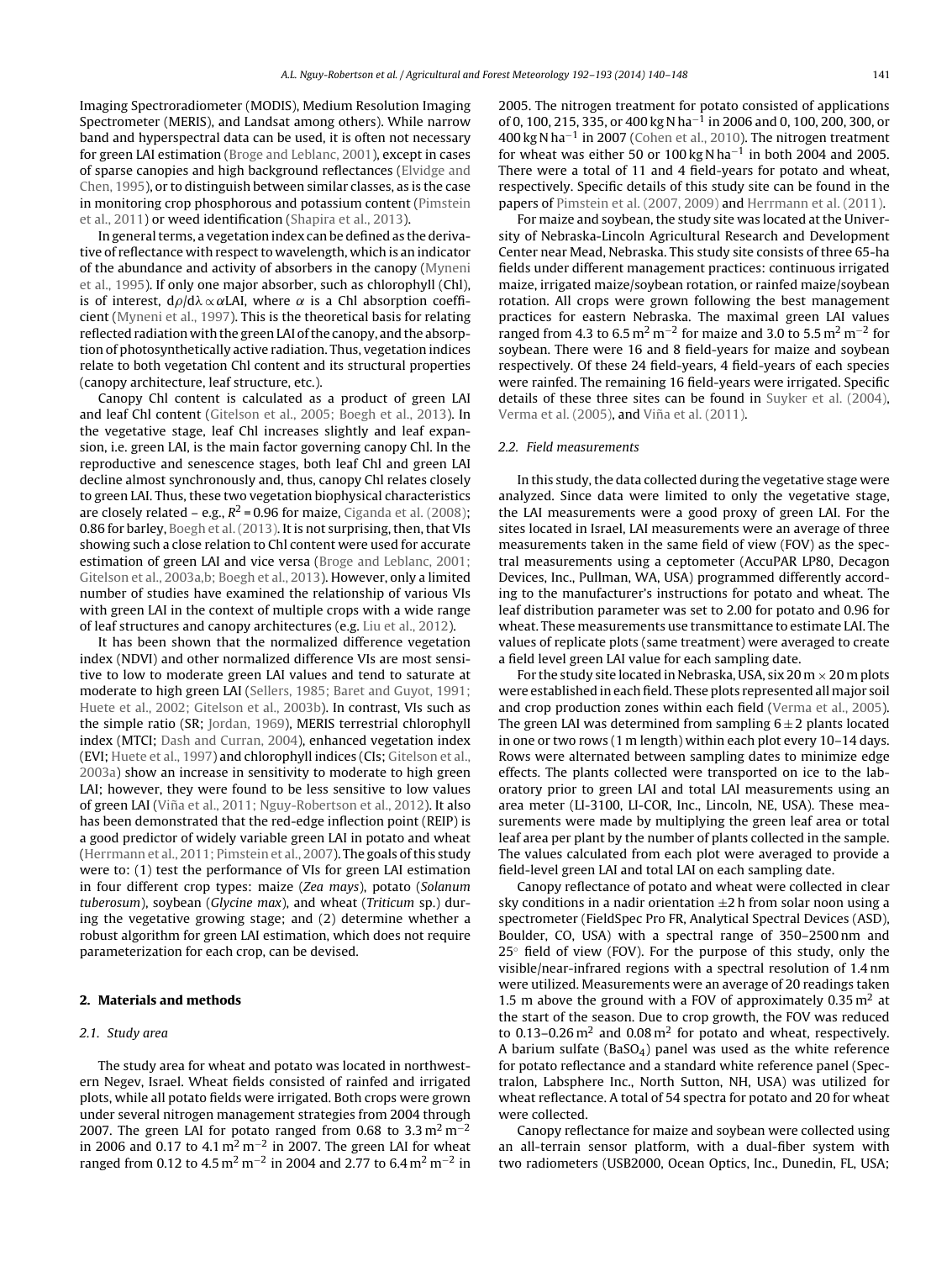# Table 1

Vegetation indices utilized in the study. The subscript indicates the satellite, M: MODIS, S: MERIS, and band number. For the three different variants of wide dynamic range vegetation index,  $\alpha$  was 0.1.

| Index                                                            | Equation                                                                                                                                                            | Reference                                 |
|------------------------------------------------------------------|---------------------------------------------------------------------------------------------------------------------------------------------------------------------|-------------------------------------------|
| Simple Ratio (SR)                                                | NIR <sub>M2</sub> /Red <sub>M1</sub>                                                                                                                                | Jordan (1969)                             |
| Red Edge Inflection Point (REIP)                                 | Red Edge <sub>S9</sub> + 45 $\times$ {[(Red <sub>S7</sub> + NIR <sub>S12</sub> )/2) – Red Edge                                                                      | Guyot and Baret (1988), Clevers et al.    |
|                                                                  | $_{59}$ ]/(NIR <sub>S10</sub> – Red Edge <sub>S9</sub> )}                                                                                                           | (2000, 2001)                              |
| Green NDVI                                                       | $(NIRM2 - GreenM4)/(NIRM2 + GreenM4)$                                                                                                                               | Gitelson and Merzlyak (1994)              |
| Red Edge NDVI                                                    | $(NIR_{512} - Red Edge_{59})/(NIR_{512} + Red Edge_{59})$                                                                                                           | Gitelson and Merzlyak (1994)              |
| Green Chlorophyll Index (Cl <sub>green</sub> )                   | $(NIRM2/GreenMA) - 1$                                                                                                                                               | Gitelson et al. (2003a,b)                 |
| Red Edge Chlorophyll Index (CI <sub>red edge</sub> )             | $(NIRS12/Red EdgeSB) - 1$                                                                                                                                           | Gitelson et al. (2003a,b)                 |
| MERIS Terrestrial Chlorophyll Index (MTCI)                       | $(NIRS10 - Red EdgeSS)/(Red EdgeSS - RedSS)$                                                                                                                        | Dash and Curran (2004)                    |
| Wide Dynamic Range Vegetation Index<br>(WDRVI)                   | $(\alpha \times \text{NIR}_{\text{M2}} - \text{Red}_{\text{M1}})/(\alpha \times \text{NIR}_{\text{M2}} + \text{Red}_{\text{M1}}) + (1 - \alpha)/(1 + \alpha)$       | Gitelson (2004), Peng and Gitelson (2011) |
| Green Wide Dynamic Range Vegetation<br>Index (Green WDRVI)       | $(\alpha \times \text{NIR}_{\text{M2}} - \text{Green}_{\text{M4}})/(\alpha \times \text{NIR}_{\text{M2}} + \text{Green}_{\text{M4}})$ + $(1 - \alpha)/(1 + \alpha)$ | Gitelson (2004), Peng and Gitelson (2011) |
| Red Edge Wide Dynamic Range Vegetation<br>Index (Red Edge WDRVI) | $(\alpha \times NIR_{512} - Red Edge_{594})/(\alpha \times NIR_{512} + Red)$<br>$\text{Edge}_{\text{SQ}}$ + $(1-\alpha)/(1+\alpha)$                                 | Gitelson (2004), Peng and Gitelson (2011) |

[Rundquist](#page-8-0) et [al.,](#page-8-0) [2004\).](#page-8-0) The upward looking fiber was fitted with a cosine diffuser to measure downwelling irradiance, and the downward looking fiber measured upwelling radiance. The field of view ofthe downward looking sensor was kept constant along the growing season (approximately 2.4 m in diameter) by placing the fiber at a height of approximately 5.5 m above the top of the canopy. Reflectance for each date was calculated as the median value of 36 reflectance measurements collected along access roads into each of the fields. From 2001 through 2008, a total of 278 spectra for maize and 145 for soybean were collected (details are in Viña et [al.,](#page-8-0) [2011;](#page-8-0) [Nguy-Robertson](#page-8-0) et [al.,](#page-8-0) [2012\).](#page-8-0)

## 2.3. Data processing

Since green LAI of crops changes gradually during the growing season [\(Nguy-Robertson](#page-8-0) et [al.,](#page-8-0) [2012\),](#page-8-0) destructive green LAI measurements for maize and soybean were interpolated using a spline function based on values of green LAI on sampling dates for each field in each year using R (R-project, V. 2.12.2). Interpolated green LAI values were then obtained for the dates when reflectance measurements did not coincide with the dates of destructive green LAI measurements. No interpolation was necessary for the estimation of green LAI for wheat and potato.

The band settings used in calculating the VIs (Table 1) are based on the resampling the reflectance spectra to the equivalent bands in the MODIS (green:  $555 \pm 10$  nm, red:  $645 \pm 25$  nm, and NIR:  $858.5 \pm 17.5$  nm) and MERIS (green:  $560 \pm 5$  nm, red:  $665 \pm 5$  nm, red-edge:  $709 \pm 5$  nm, and NIR:  $755 \pm 5$ ,  $775 \pm 7.5$  nm) satellite sensors. While MERIS failed, these bands are still relevant since new satellite sensors, the multi spectral instrument (MSI) and ocean land color instrument (OLCI), using the same or similar bands are scheduled to be launched in 2014 aboard the Sentinel-2 and 3 satel-lites [\(http://www.esa.int/Our](http://www.esa.int/Our_Activities/Observing_the_Earth)\_Activities/Observing\_the\_Earth).

The examined VIs were selected primarily due to their perfor-mance analyzed in previous studies ([Herrmann](#page-8-0) et [al.,](#page-8-0) [2011;](#page-8-0) Viña et [al.,](#page-8-0) [2011;](#page-8-0) [Nguy-Robertson](#page-8-0) et [al.,](#page-8-0) [2012\).](#page-8-0) The VIs in Table 1 include those typically applied (e.g. SR) as well as modified VIs (e.g. Green WDRVI). SR, green NDVI, red edge NDVI, CI<sub>green</sub>, CI<sub>red edge</sub> and MTCI were shown to be capable of estimating crop total chlorophyll content, green LAI, gross primary production and fraction of absorbed photosynthetically active radiation in maize and soybean (Gitelson, 2003b; Viña et [al.,](#page-8-0) [2011;](#page-8-0) [Nguy-Robertson](#page-8-0) et al., [2012;](#page-8-0) [Peng](#page-8-0) [and](#page-8-0) [Gitelson,](#page-8-0) [2012\).](#page-8-0) The green WDRVI uses the green (555±10 nm) band instead of red in WDRVI ([Gitelson,](#page-8-0) [2004;](#page-8-0) [Peng](#page-8-0) [and](#page-8-0) [Gitelson,](#page-8-0) [2012\),](#page-8-0) which is more sensitive than the original formulation of WDRVI to green LAI at high biomass [\(Gitelson,](#page-8-0) [2011a,](#page-8-0) [2011b\).](#page-8-0) The REIP does not use the optimized bands for a continuous reflectance

spectrum ([Guyot](#page-8-0) [and](#page-8-0) [Baret,](#page-8-0) [1988\)](#page-8-0) but rather those proposed for MERIS spectral bands ([Clevers](#page-7-0) et [al.,](#page-7-0) [2000,](#page-7-0) [2001\)](#page-7-0) that have been shown to work well for green LAI estimates in wheat and potato [\(Herrmann](#page-8-0) et [al.,](#page-8-0) [2011\).](#page-8-0)

The best-fit relationships between VIs and green LAI, coefficient of determination  $(R^2)$ , coefficient of variation (CV), and the analysis of variance (ANOVA) among crop species were conducted in R (R-project, V. 2.12.2). The ANOVA test compared the coefficients of the best-fit relationships using all the data with those developed for each specific crop type ([Ritz](#page-8-0) [and](#page-8-0) [Streibig,](#page-8-0) [2008\).](#page-8-0) This statistical test estimates the significance of the coefficients between crops. The coefficients were more similar in the models that have higher  $p$ -values. This means that models with the highest  $p$ -values are the least species-specific. This information combined with error estimates will provide insight on which models have the highest potential for developing a unified algorithm.

## 3. Results and discussion

## 3.1. Relationships between VIs and green LAI

Vegetation indices, which were accurate in estimating green LAI in potato and wheat ([Herrmann](#page-8-0) et [al.,](#page-8-0) [2011\)](#page-8-0) as well as for maize and soybean [\(Gitelson](#page-7-0) et [al.,](#page-7-0) [2003b;](#page-7-0) Viña et al., [2011;](#page-7-0) [Nguy](#page-7-0)Robertson et [al.,](#page-7-0) [2012\),](#page-7-0) were applied to four crops ([Figs.](#page-3-0) 1 and 2). All indices tested in this study were related quite closely to green LAI with coefficients of determination  $(R^2)$  in each crop exceeding 0.80. The relationships VI vs. green LAI were essentially non-linear for green and red edge NDVI, WDRVI, and REIP [\(Fig.](#page-3-0) 1), and nearly linear for SR, MTCI, green WDRVI, CI<sub>green</sub>, red edge WDRVI, and CI<sub>red edge</sub> [\(Fig.](#page-4-0) 2). The NDVI-based VIs, REIP, and WDRVI with the red spectral band all exhibited saturation at moderate to high values of green LAI for at least two or more crops. Green NDVI and red edge NDVI were consistently saturated at high green LAI in all four crops. REIP, which performed quite well for potato ([Herrmann](#page-8-0) et [al.,](#page-8-0) [2011\),](#page-8-0) was insensitive to high green LAI of maize, soybean and wheat. When green LAI was above  $3 \text{ m}^2 \text{ m}^{-2}$ , REIP in formulation designed for MERIS and the future satellite mission Sentinel-3, varied only 4 nm at most. This was in contrast to the findings in [Herrmann](#page-8-0) et [al.](#page-8-0) [\(2011\),](#page-8-0) which demonstrated sensitivity of the REIP formulation using continuous data to high green LAI (∼12 nm for green LAI ranging between 3 and 7 m<sup>2</sup> m<sup>-2</sup>). While the original formulation of WDRVI (with  $\alpha$  = 0.1) using a red band has been shown to be more sensitive than VIs like NDVI to high green LAI in maize [\(Gitelson,](#page-8-0) [2004\),](#page-8-0) this study has found that for wheat and potato, WDRVI saturates at green LAI exceeding  $2 m<sup>2</sup> m<sup>-2</sup>$ .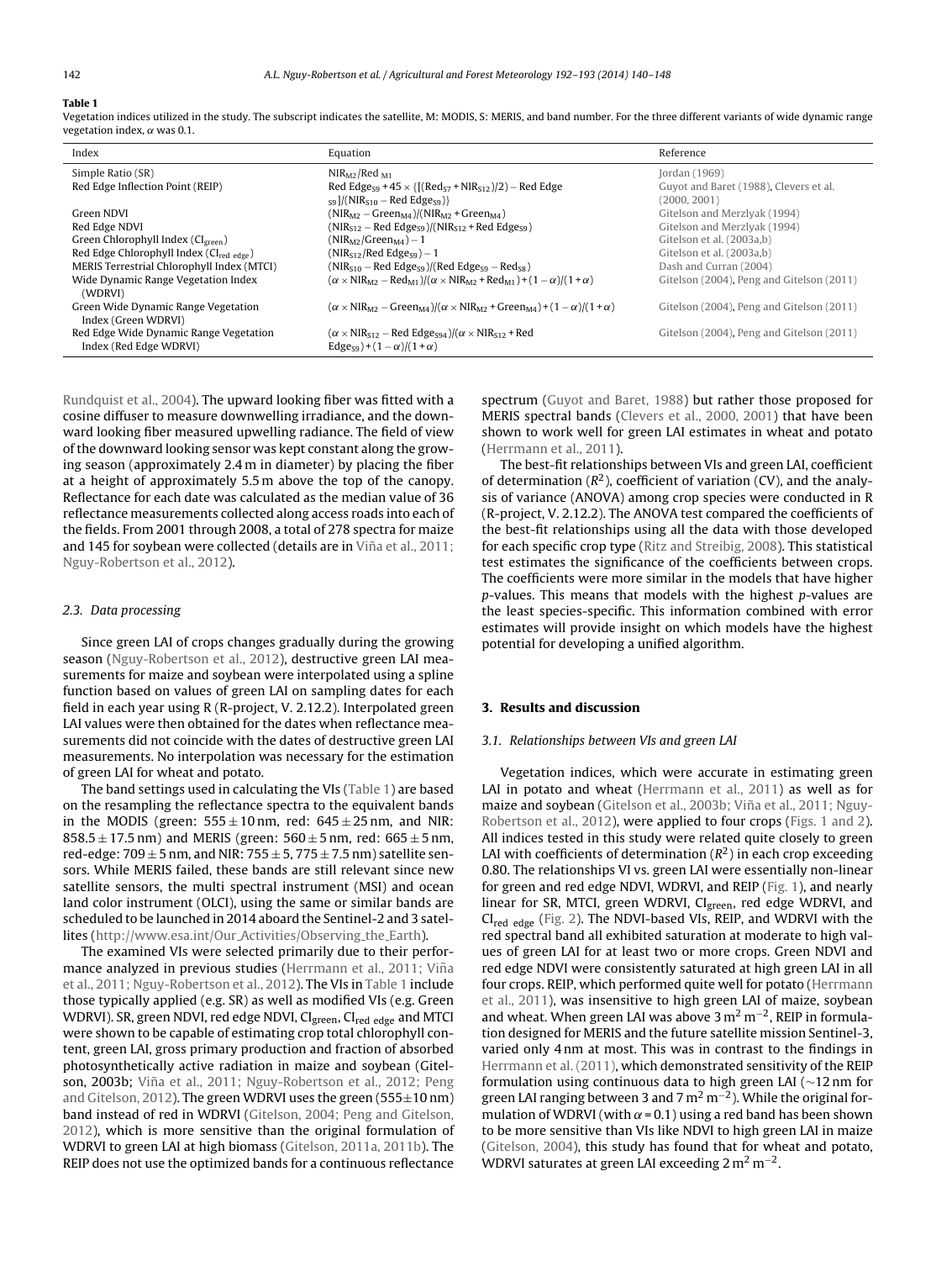<span id="page-3-0"></span>

Fig. 1. Vegetation index (VI) vs. green leaf area index (green LAI) relationships for maize, soybean, potato, and wheat that exhibit strong non-linearity for at least two of the crops examined. Crops were placed in separate figures based on green LAI determination (destructive or non-destructive). Best-fit lines using 2<sup>nd</sup> order polynomials are indicated for each relationship with the coefficient of determination ( $R^2$  ).

The  $R^2$  values represent the dispersion of the points from the best-fit regression lines and provide a measure of how good the regression model is in capturing the relationship between green LAI and VI. However, the  $R^2$  may be misleading when examining non-linear models, as presented in Fig. 1, where the sensitivity of VIs to moderate-to-high green LAI, and thus accuracy of estimation, decreased drastically [\(Nguy-Robertson](#page-8-0) et [al.,](#page-8-0) [2012;](#page-8-0) [Simon](#page-8-0) et [al.,](#page-8-0) [2012\).](#page-8-0) Hence, this study focused on the performance of the VIs presented in [Fig.](#page-4-0) 2, which were found to have quite high sensitivity to green LAI in the whole range from 0 to more than  $6 \,\mathrm{m}^2 \,\mathrm{m}^{-2}$ : SR, CI<sub>green</sub>, CI<sub>red edge</sub>, green WDRVI, red edge WDRVI, and MTCI.

To provide results that should be impacted minimally by the methodology of green LAI determination in the field, two subsets of samples were studied first. One subset consisted of maize and soybean samples for which green LAI was determined destructively, and the other consisted of wheat and potato samples for which green LAI was determined via transmittance measurements. Unified algorithms for each subset were established for each VI (Table 2). Among the tested VIs, MTCI was least accurate for potato and wheat with the highest CV at 24%. The SR was the least accurate for maize and soybean with a CV above 24%. The green LAI vs. MTCI relationships had quite different slopes and intercepts for each crop appearing more species-specific with small p-values (Table 2), thus resulting in higher CV when using a universal algorithm for different species. For maize and soybean, the CI<sub>red edge</sub> (p-value = 0.26) and red edge WDRVI (p-value = 0.23) were not species-specific, while algorithms for other VIs were speciesspecific with p-value < 0.02. For wheat and potato, all tested VIs

were species-specific. Since the sample size in potato and wheat data sets was much smaller than in the maize and soybean datasets, 74 vs. 422, respectively,the species-specific test statistics for potato and wheat may be not representative due to the limited sample size.

For the maize and soybean data sets, the red edge variants of the CI and WDRVI (e.g., CI<sub>red edge</sub> and red edge WDRVI) were more accurate (much less species-specific) than those using green variants (e.g., green WDRVI and CI<sub>green</sub>). As originally was shown in [Gitelson](#page-8-0) et [al.](#page-8-0) [\(2005\)](#page-8-0) and supported by [Nguy-Robertson](#page-8-0) et [al.](#page-8-0) [\(2012\),](#page-8-0) algorithms for estimating biophysical characteristics such as Chl or green LAI using VIs containing a green band are species-specific while those using a red edge band may be species-independent. The reasoning for this behavior relates to both canopy architecture and leaf Chl distribution. Both soybean and potato have predominantly horizontal leaves while the leaf angle distribution in maize is spherical and wheat is uniform [\(De](#page-7-0) [Wit,](#page-7-0) [1965;](#page-7-0) [Goel](#page-7-0) [and](#page-7-0) [Strebel,](#page-7-0) [1984\).](#page-7-0) In soybean and potato leaves, the Chl content in the adaxial side is much higher than in the abaxial side but is evenly distributed in maize and wheat leaves [\(Walter-Shea](#page-8-0) et [al.,](#page-8-0) [1991\).](#page-8-0) Both factors affect light reflectance and transmittance ([Seyfried](#page-8-0) [and](#page-8-0) [Fukshansky,](#page-8-0) [1983;](#page-8-0) [Walter-Shea](#page-8-0) et [al.,](#page-8-0) [1991\),](#page-8-0) thus making VIs retrieved from visible and NIR reflectance species-specific especially in the range of moderate-to-high green LAI. Light in the red edge spectral range penetrates much deeper into the canopy than light in the green range [\(Merzlyak](#page-8-0) [and](#page-8-0) [Gitelson,](#page-8-0) [1995\).](#page-8-0) Thus, the difference in leaf structures and canopy architectures affect VIs with a red edge band less than those in the visible range of the electromagnetic spectrum. The deviation of soybean samples with maximum

Table 2

Unified algorithms for the maize and soybean dataset and for potato and wheat dataset. Lower coefficient of variation (CV, %) indicates algorithms with less dispersion from the best-fit line. Higher p-values indicated algorithms that were less species-specific.

|                     | Maize and soybean dataset    |           | Potato and wheat dataset |                                 |           |             |
|---------------------|------------------------------|-----------|--------------------------|---------------------------------|-----------|-------------|
|                     | Green $LAI = f (VI)$         | <b>CV</b> | <i>p</i> -value          | Green LAI = $f(VI)$             | <b>CV</b> | p-value     |
| $CI_{red, edge}$    | $-0.036x^{2} + 1.08x - 0.07$ | 19.1      | 0.26                     | $y = -0.067x^2 + 1.5x - 0.22$   | 17.7      | $2.6E - 04$ |
| Red edge WDRVI      | $2.1x^2 + 6.7x - 0.09$       | 19.1      | 0.27                     | $v = 1.6x^2 + 9.6x - 0.25$      | 17.7      | $3.5E - 04$ |
| CI <sub>green</sub> | $-0.018x^{2} + 0.74x - 0.54$ | 22.3      | $2.8E - 18$              | $y = -0.003x^2 + 0.64x - 0.37$  | 17.5      | $6.0E - 03$ |
| WDRVI<br>Green      | $3.0 \times^2 3.9x - 0.45$   | 22.3      | $6.9E - 17$              | $v = 5.7x^2 + 1.7x - 0.08$      | 17.4      | 0.01        |
| <b>SR</b>           | $-0.008x^{2} + 0.40x - 0.25$ | 24.5      | $2.0E - 14$              | $y = -0.0005x^2 + 0.20x + 0.20$ | 22.8      | $2.8E - 04$ |
| <b>MTCI</b>         | $-0.012x^2 + 0.90x - 1.1$    | 23.6      | $2.2E - 10$              | $y = -0.11x^2 + 19x - 1.4$      | 24.0      | 8.15E-08    |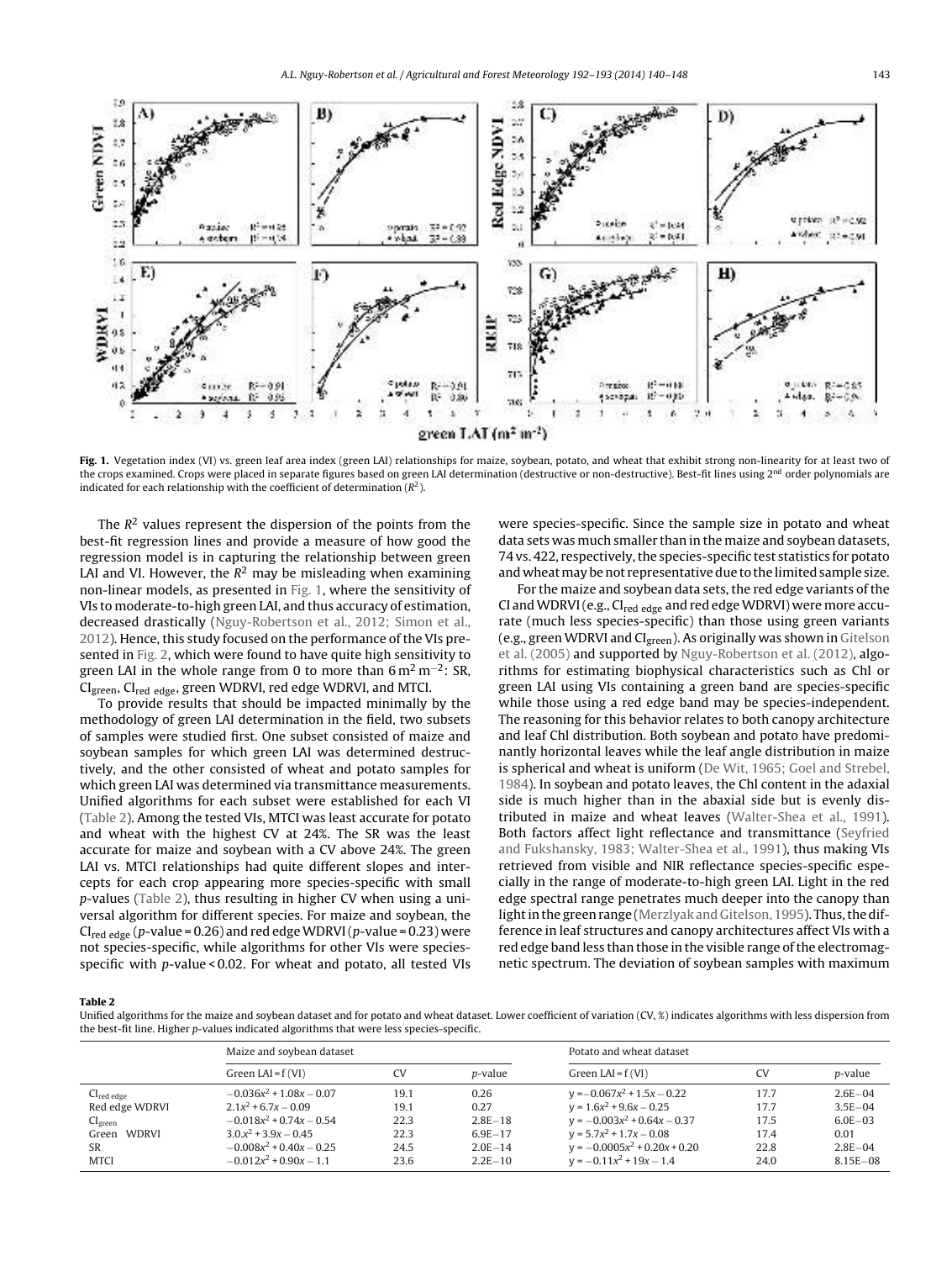<span id="page-4-0"></span>

Fig. 2. Vegetation index (VI) vs. green leaf area index (green LAI) relationships for maize, soybean, potato, and wheat that were found to have quite high sensitivity to green LAI in the whole range from 0 to more than 6. lines using 2<sup>nd</sup> order polynomials are indicated for each relationship with the coefficient of determination ( $\mathbb{R}^2$ ).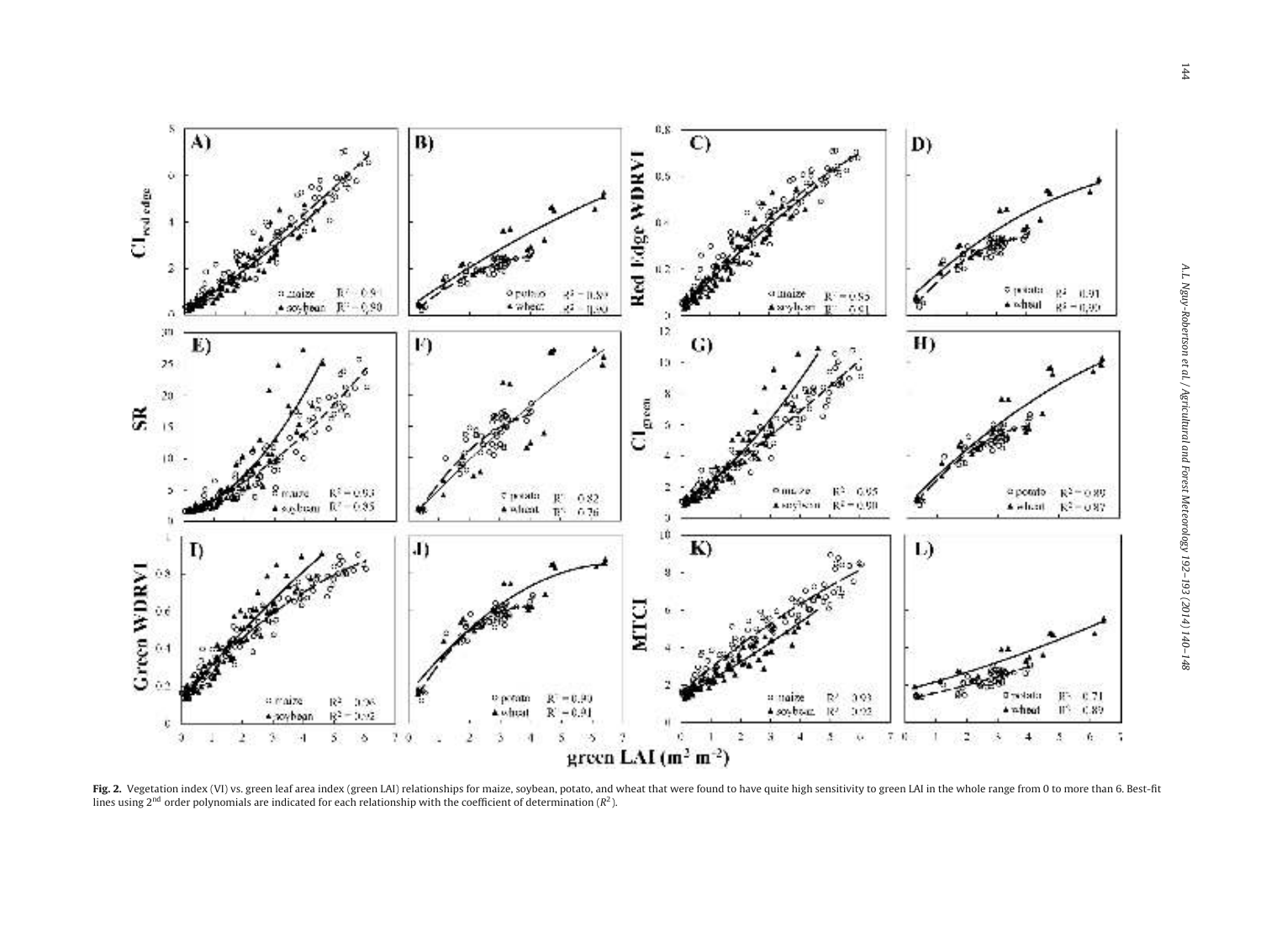<span id="page-5-0"></span>

**Fig. 3.** The unified best-fit vegetation index (VI) vs. green leaf area index (green LAI) relationship for maize, soybean, potato, and wheat using a 2<sup>nd</sup> order polynomial.

green LAI reaching 5 m<sup>2</sup> m<sup>-2</sup> from other crops was more obvious (Fig. 3C–E). Potato was still biased towards higher values in VIs such as SR and CI. The maximal green LAI for potato of 3 m<sup>2</sup> m<sup>-2</sup> was not high enough for this bias to be evident, nor did it increase the error estimates greatly.

One unified algorithm was established for all four crops combined using each VI (Fig. 3) and the accuracy of green LAI estimation in each crop with no algorithm re-parameterization was determined (Fig. 4). Despite the difference in methodologies of green LAI determination in the field (destructive for maize and



Fig. 4. Coefficient of variation (CV, %) of green LAI estimation by unified algorithms for each crop and the entire dataset.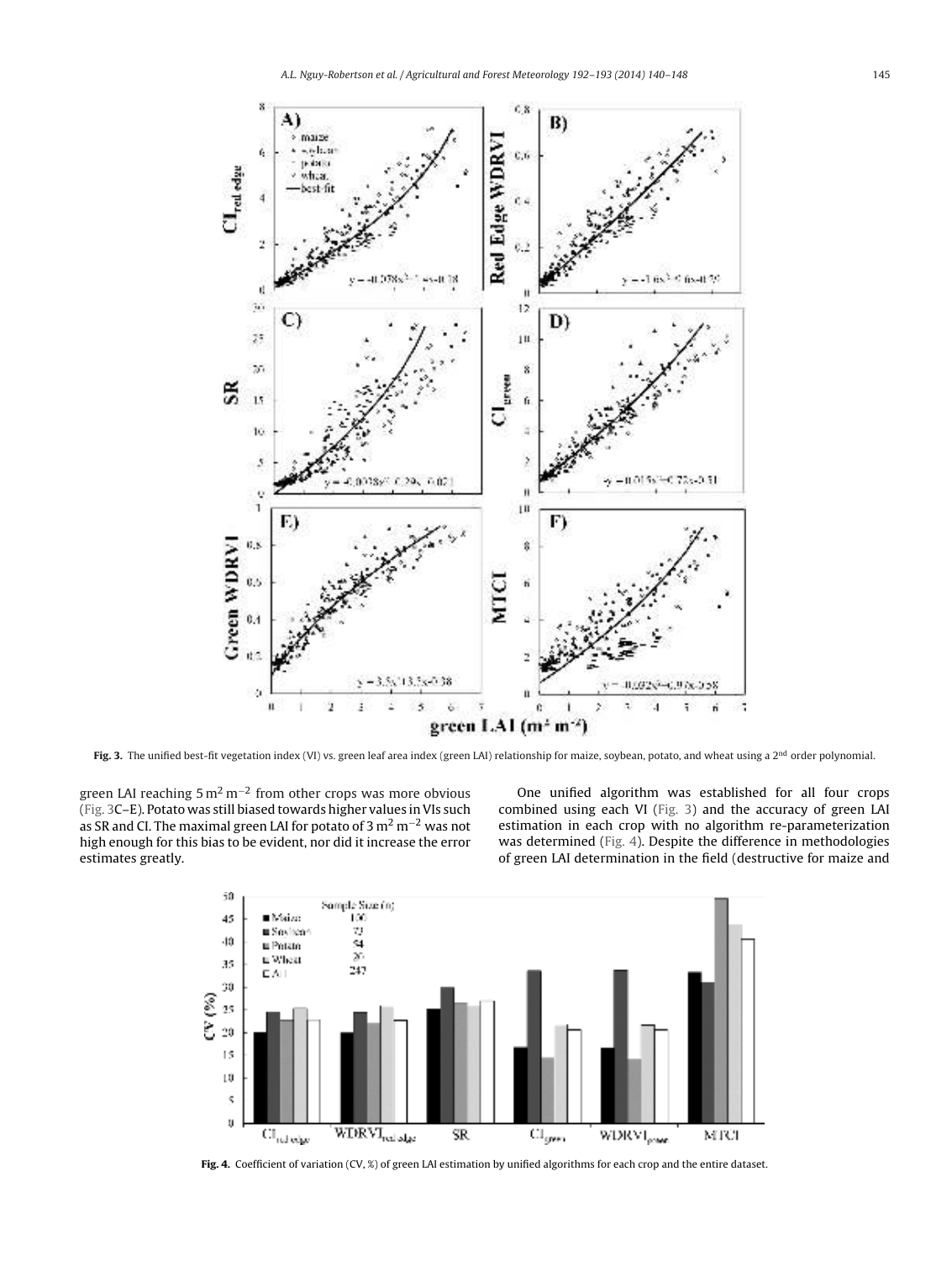<span id="page-6-0"></span>

**Fig. 5.** The slope and intercept of the linear relationship of the green LAI vs. (A, C) Chlorophyll Index  $[\rho_{NIR}/\rho_A - 1]$  relationship and (B, D) Wide Dynamic Range Index  $[(0.1 \times \rho_{NIR} - \rho_{\lambda})/(0.1 \times \rho_{NIR} + \rho_{\lambda})]$  for each crop. The coefficient of variation (CV, %) of the green LAI estimation by (E) Chlorophyll index and by (F) Wide Dynamic Range Index.

soybean and non-destructive for wheat and potato), among the six indices, the CI<sub>red edge</sub> and the red edge WDRVI had consistently lower values of the CV (below 26%) for all four crops. The CI $_{\text{green}}$ and green WDRVI worked well for maize, potato and wheat, but had higher estimation errors in soybean (CV> 33%). SR was consistent across all four species but did not perform exceptionally well. It outperformed the green indices in soybean but had higher error in the other three crops [\(Fig.](#page-5-0) 4). MTCI performed poorly for all four crops with  $CV > 31%$  [\(Fig.](#page-5-0) 4); the difference of slopes for crops studied in US and Israel was large ([Fig.](#page-5-0) 3).

# 3.2. Optimized spectral bands for unified algorithm

The CI and WDRVI showed potential to be used in a unified algorithm for green LAI estimation in different crops. The

spectral bands of CI and WDRVI, examined above are utilized in existing (MODIS, Landsat), previously operating (MERIS), and future satellite sensors (e.g., OLCI, MSI, Ven $\mu$ s). However, they may not be the most optimal for a unified algorithm for all four crops. Having the hyperspectral reflectance data, this study also attempted to identify the best bands for developing potential universal algorithms for different crop species. To find optimal bands, the spectral behavior of the slope of the linear relationships between green LAI vs. CI  $[(\rho_{NIR}/\rho_{\lambda})-1]$  and green LAI vs. WDRVI  $[(0.1 \times \rho_{NIR} - \rho_{\lambda})/(0.1 \times \rho_{NIR} + \rho_{\lambda})]$  were examined for each crop. The NIR band was fixed at 841–876 nm and the second waveband  $(\lambda)$  varied between 500 and 750 nm. The hypothesis was that unified algorithms should have equal slopes and intercepts for different crops. When developing a universal algorithm to apply to multiple species, slopes and intercepts can provide insight into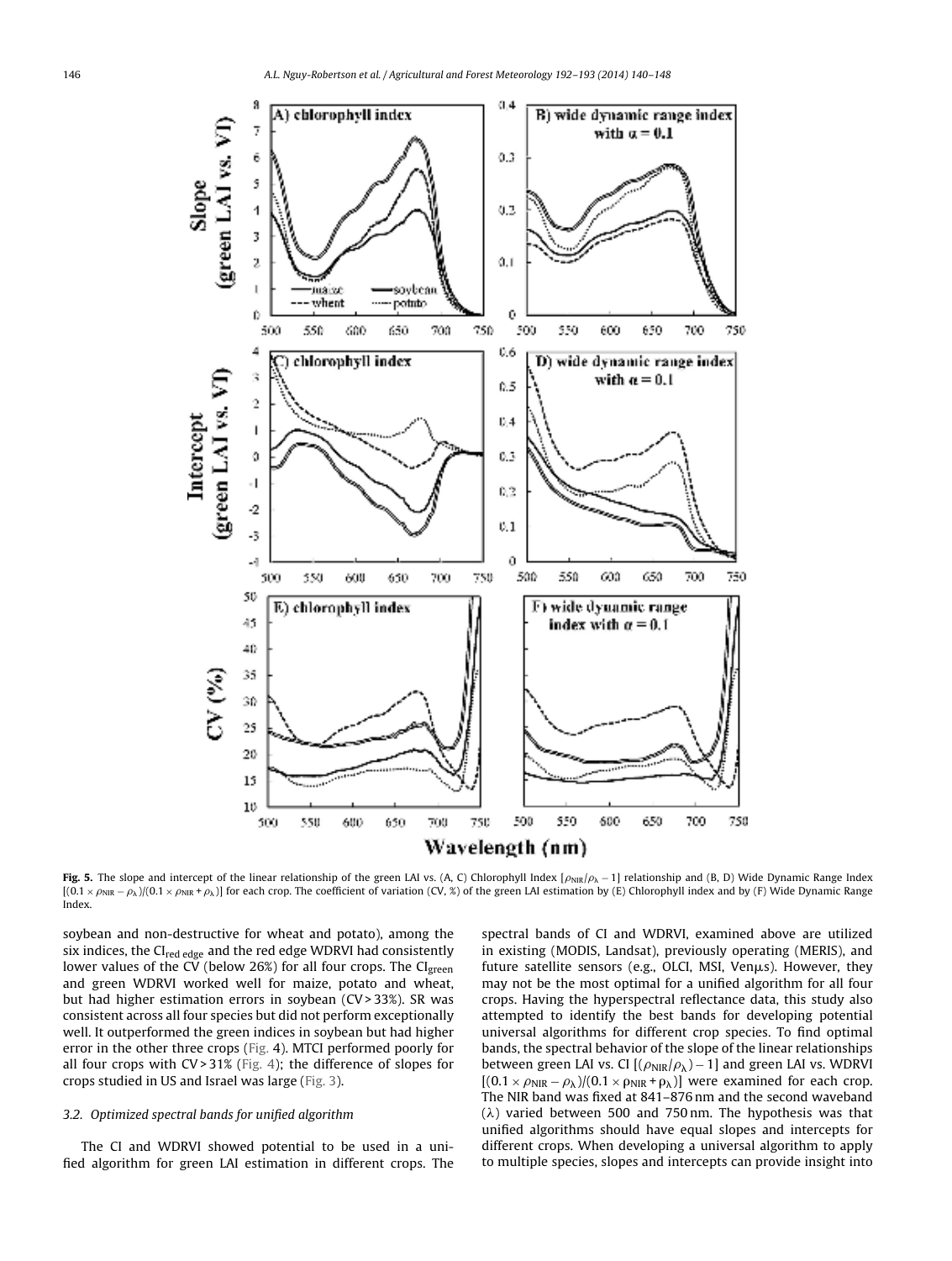<span id="page-7-0"></span>two different types of errors. Differences between species in terms of the intercept but not in the slope will introduce bias into the algorithm such that green LAI estimation for some species will always be overestimated and in others underestimated. Differences in the slope but not in the intercept will increase estimation errors at higher values of green LAI. Thus, the maximal VI value will correspond to widely different green LAI between and among species.

When  $\lambda$  was beyond 700 nm, slopes and intercepts of the relationships green LAI vs. VIs for all four crops were quite close across four crop species [\(Fig.](#page-6-0) 5A–D). However, when  $\lambda$  was set longer than 730 nm, the accuracy of green LAI estimation decreased with CV increasing dramatically ([Fig.](#page-6-0) 5E and F), since reflectance beyond 730 nm was much more affected by leaf scattering than chlorophyll absorption. When bands in the range of 700–725 nm were used, the CV was lowest (<25%) for all four crops, thus, this region likely can be used in CI and WDRVI for a potential unified algorithm.

In addition, in the broad green spectral region (530-570 nm), the green LAI vs. CI relationships had almost equal slopes and intercepts for three crops, wheat, maize and potato ([Fig.](#page-6-0) 5A and C). These results suggest that CI<sub>green</sub> may be used as another choice for a unified algorithm not requiring re-parameterization for these three crops. This spectral range is included in the green band (525–600 nm) of the newly launched Landsat 8 (OLI sensor), making it possible to be used for estimating green LAI in these three crops. The MSI and OLCI sensors aboard Sentinel-2 and Sentinel-3, respectively, have bands (green, centered at 560 nm, and red edge, centered at 705 nm), that fall within the ranges found optimal for unified algorithms. The Venµs system has a band centered at 702 nm. Thus, it is hopeful that these VIs can be used to monitor multiple crops using a single algorithm in near future satellite missions.

## 4. Conclusions

The performance of ten vegetation indices in estimating green LAI was studied. Normalized difference-based indices were essentially non-linearly related to green LAI. REIP worked well for potato but was saturated at high values of green LAI in maize, soybean, and wheat. Six VIs, SR, CI<sub>green</sub>, CI<sub>red edge</sub>, green WDRVI, red edge WDRVI, and MTCI, showed comparable sensitivity to green LAI in the whole range of its variation. Of these six VIs, the chlorophyll index (CI) and wide dynamic range vegetation index (WDRVI) variants using the red edge band were identified as being the best suited for a unified algorithm. The unified algorithms based on CIgreen and green WDRVI were able to accurately estimate green LAI in three crops, maize, potato, and wheat; however, these VIs did not estimate green LAI in soybean well. CI<sub>red edge</sub> and red edge WDRVI have the highest potential for unified algorithms that will not require re-parameterization for all four crops studied. Future research is needed using identical methodology for estimating green LAI to obtain accurate coefficients for a unified algorithm.

## Acknowledgements

This study was supported partially by the NASA NACP program, the U.S. Department of Energy EPSCoR program, Grant Office of Science Biological and Environmental Research, and NASA EPSCoR "Aerial" grant and the Nebraska Space Grant program and by BARD Senior Research Fellowship FR-29-2012 to AAG and DJB and Lady Davis Fellowship to AAG. We acknowledge the support and the use of facilities and equipment provided by the Center for Advanced Land Management Information Technologies (CALMIT), and the Carbon Sequestration Program, University of Nebraska-Lincoln. This research was also supported in part by funds provided through the Hatch Act. We are also thankful for the multitude of staff, graduate and undergraduate students involved in collecting the data used in the study.

#### References

- Baret, F., Guyot, G., 1991. Potentials and limits of vegetation indices for LAI and APAR assessment. Remote Sens. Environ. 35, 161–173. [http://dx.doi.org/10.1016/0034-4257\(91\)90009-U](http://dx.doi.org/10.1016/0034-4257(91)90009-U)
- Bobée, C., Ottlé, C., Maignan, F., de Noblet-Ducoudré, N., Maugis, P., Lézine, A.-M., Ndiaye, M., 2012. Analysis of vegetation seasonality in Sahelian environments using MODIS LAI, in association with land cover and rainfall. J. Arid Environ. 84, 38–50, [http://dx.doi.org/10.1016/j.jaridenv.2012.03.005](dx.doi.org/10.1016/j.jaridenv.2012.03.005).
- Boegh, E., Houborg,R.,Bienkowski,J.,Braban, C.F., Dalgaard, T., van Dijk, N., Dragosits, U., Holmes, E., Magliulo, V., Schelde, K., Di Tommasi, P., Vitale, L., Theobald, M.R., Cellier, P., Sutton, M.A., 2013. Remote sensing of LAI, chlorophyll and leaf nitrogen pools of crop- and grasslands in five European landscapes. Biogeosciences 10, 6279–6307, [http://dx.doi.org/10.5194/bg-10-6279-2013](dx.doi.org/10.5194/bg-10-6279-2013).
- Broge, N.H., Leblanc, E., 2001. Comparing prediction power and stability of broadband and hyperspectral vegetation indices for estimation of green leaf area index and canopy chlorophyll density. Remote Sens. Environ. 76, 156–172, [http://dx.doi.org/10.1016/S0034-4257\(00\)00197-198.](dx.doi.org/10.1016/S0034-4257(00)00197-198)
- Bulcock, H.H., Jewitt, G.P.W., 2010. Spatial mapping of leaf area index using hyperspectral remote sensing for hydrological applications with a particular focus on canopy interception. Hydrol. Earth Syst. Sci. 14, 383–392, [http://dx.doi.org/10.5194/hess-14-383-2010.](dx.doi.org/10.5194/hess-14-383-2010)
- Casa, R., Varella, H., Buis, S., Guérif, M., De Solan, B., Baret, F., 2012. Forcing a wheat crop model with LAI data to access agronomic variables: evaluation ofthe impact of model and LAI uncertainties and comparison with an empirical approach. Eur. J. Agron. 37, 1–10, [http://dx.doi.org/10.1016/j.eja.2011.09.004.](dx.doi.org/10.1016/j.eja.2011.09.004)
- Ciganda, V.S., Gitelson, A.A., Schepers, J., 2008. Vertical profile and temporal variation of chlorophyll in maize canopy: quantitative "Crop Vigor" indicator by means of reflectance-based techniques. Agron. J. 100, 1409, [http://dx.doi.org/10.2134/agronj2007.0322.](dx.doi.org/10.2134/agronj2007.0322)
- Claverie, M., Demarez, V., Duchemin, B., Hagolle, O., Ducrot, D., Marais-Sicre, C., Dejoux, J.-F., Huc, M., Keravec, P., Béziat, P., Fieuzal, R., Ceschia, E., Dedieu, G., 2012. Maize and sunflower biomass estimation in southwest France using high spatial and temporal resolution remote sensing data. Remote Sens. Environ, [http://dx.doi.org/10.1016/j.rse.2012.04.005.](dx.doi.org/10.1016/j.rse.2012.04.005)
- Clevers, J.G.P.W., De Jong, S.M., Epema, G.F., Addink, E.A., Van der Meer, F., Bakker, W.H., Skidmore, A.K., 2000. MERIS and the red-edge index. Second EARSeLWork. Imaging Spectrosc., 2001.
- Clevers, J.G.P.W., de Jong, S.M., Epema, G.F., van der Meer, F., Bakker, W.H., Skidmore, A.K., Addink, E.A., 2001. MERIS and the red-edge position. Int. J. Appl. Earth Obs. Geoinf. 3, 313–320, [http://dx.doi.org/10.1016/S0303-2434\(01\)85038-8](dx.doi.org/10.1016/S0303-2434(01)85038-8).
- Cohen, Y., Alchanatis, V., Zusman, Y., Dar, Z., Bonfil, D.J., Karnieli, A., Zilberman, A., Moulin, A., Ostrovsky, V., Levi, A., Brikman, R., Shenker, M., 2010. Leaf nitrogen estimation in potato based on spectral data and on simulated bands of the VEN $\mu$ S satellite. Precis. Agric. 11, 520–537, [http://dx.doi.org/10.](dx.doi.org/10.1007/s11119-009-9147-8) [1007/s11119-009-9147-8.](dx.doi.org/10.1007/s11119-009-9147-8)
- Coops, N.C., Waring, R.H., Hilker, T., 2012. Prediction of soil properties using a process-based forest growth model to match satellite-derived estimates of leaf area index. Remote Sens. Environ. 126, 160–173, [http://dx.doi.org/10.1016/j.rse.2012.08.024.](dx.doi.org/10.1016/j.rse.2012.08.024)
- Dash, J., Curran, P.J., 2004. The MERIS terrestrial chlorophyll index. Int. J. Remote Sens. 25, 5403–5413, [http://dx.doi.org/10.1080/0143116042000274015](dx.doi.org/10.1080/0143116042000274015).
- Daughtry, C.S.T., Gallo, K.P., Goward, S.N., Prince, S.D., Kustas, W.P., 1992. Spectral estimates of absorbed radiation and phytomass production in corn and soybean canopies. Remote Sens. Environ. 39, 141–152, [http://dx.doi.org/10.1016/0034-4257\(92\)90132-4.](dx.doi.org/10.1016/0034-4257(92)90132-4)
- De Wit, C.T., 1965. Agricultural Research Reports no. 663: Photosynthesis of leaf canopies. Wageningen.
- Elvidge, C.D., Chen, Z., 1995. Comparison of broad-band and narrow-band red and near-infrared vegetation indices. Remote Sens. Environ. 54, 38–48, [http://dx.doi.org/10.1016/0034-4257\(95\)00132-K](dx.doi.org/10.1016/0034-4257(95)00132-K).
- Fang, H., Liang, S., Hoogenboom, G., 2011. Integration of MODIS LAI and vegetation index products with the CSM-CERES-Maize model for corn yield estimation. Int. J. Remote Sens. 32, 1039–1065, [http://dx.doi.org/10.1080/01431160903505310](dx.doi.org/10.1080/01431160903505310).
- Garbulsky, M.F., Peñuelas, J., Gamon, J.A., Inoue, Y., Filella, I., 2011. The photochemical reflectance index (PRI) and the remote sensing of leaf, canopy and ecosystem radiation use efficiencies: A review and meta-analysis. Remote Sens. Environ. 115, 281–297, [http://dx.doi.org/10.1016/j.rse.2010.08.023.](dx.doi.org/10.1016/j.rse.2010.08.023)
- Gitelson, A.A., Gritz, Y., Merzlyak, M.N., 2003a. Relationships between leaf chlorophyll content and spectral reflectance and algorithms for non-destructive chlorophyll assessment in higher plant leaves. J. Plant Physiol. 160, 271–282, [http://dx.doi.org/10.1078/0176-1617-00887](dx.doi.org/10.1078/0176-1617-00887).
- Gitelson, A.A., Viña, A., Arkebauer, T.J., Rundquist, D.C., Keydan, G.P., Leavitt, B., 2003b. Remote estimation of leaf area index and green leaf biomass in maize canopies. Geophys. Res. Lett. 30 (5), 1248, [http://dx.doi.org/10.](dx.doi.org/10.1029/2002GL016450) [1029/2002GL016450](dx.doi.org/10.1029/2002GL016450).